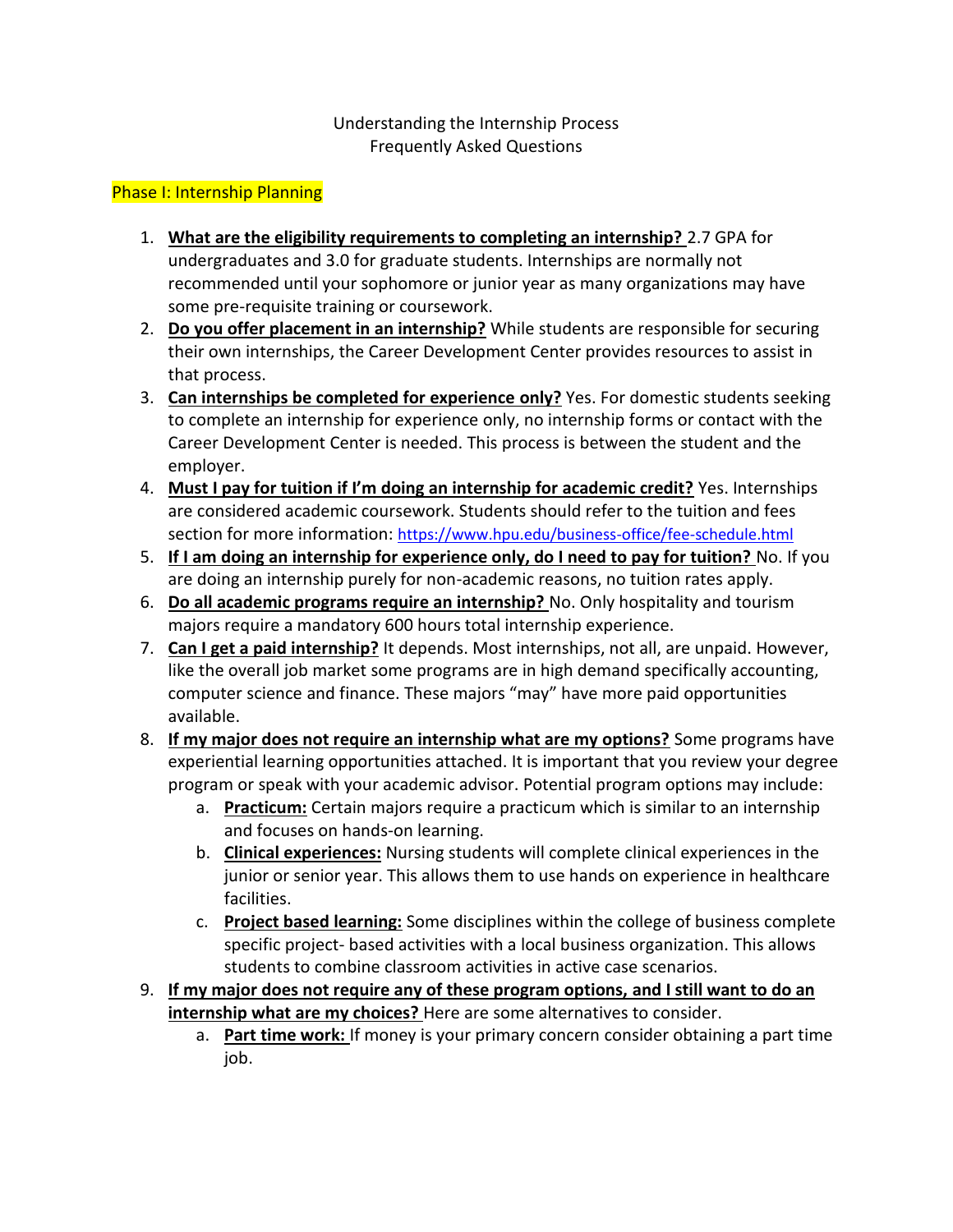- b. **Volunteering:** Community based volunteering is a great way to build contacts in the community while learning new skills. Volunteering is also more flexible to a college course schedule.
- c. **Student Clubs:** Student clubs are a great way to collaborate with other students in your field, hold events and become more involved.
- 10. **None of these options interest me and I still want to do an internship, what should I do?** Start by having a conversation with the following:
	- a. **Program Chair:** Certain academic programs have strict requirements. Discuss your intentions with your program chair.
	- b. **Academic Advisor:** If completing an internship for academic credit, you need to have credits available. If not, the internship experience will not count towards any degree requirements. Your advisor can assist you in reviewing your degree plan and make those determinations.
	- c. **Career Development Center:** The Career Development Center can review and discuss your available options and troubleshoot different scenarios if an internship is your goal.

# Phase II: Internship Registration

- 11. **When can internships be completed?** Fall, spring or summer terms
- 12. **How do I register for my internship?** Once all your internship forms are completed contact the career development center at  $cdc@hpu.edu$ . We will schedule you for an appointment in-person or via email due to COVID-19 concerns.
- 13. **My internship forms are incomplete can I still register?** No. These internship forms are legal documents that protects you the intern, the employer and institution.
- 14. **Will I be charged tuition?** Yes. If this internship is being completed for academic credit you will be charged the standard course tuition rate.

# Phase III: Internship Completion

- 15. **What if I decide to drop my internship during the middle of the term?** Be mindful of the academic calendar. Courses that are dropped past the deadline may result in a "W". Students may still be responsible for any accrued costs involved.
- **16. How many hours do I need to complete?** It depends on the amount of credits registered: **1 credit=40 hours, 2 credits=80 hours, 3 credits=120 hours**. For hospitality and tourism majors the breakdown is: **1 credit=200 hours, 2 credits=400 hours, 3 credits=600 hours**
- 17. **How do I track my hours?** The Career Development Center will provide you with a time log.
- 18. **What if I experience problems at my internship site?** We always recommend discussing your concerns with your supervisor first. We also recommend reaching out to the Career Development Center if further assistance is needed.
- 19. **What if I do not accrue enough hours?** Discuss the reasoning behind this with the Career Development Center. They will look at other options.